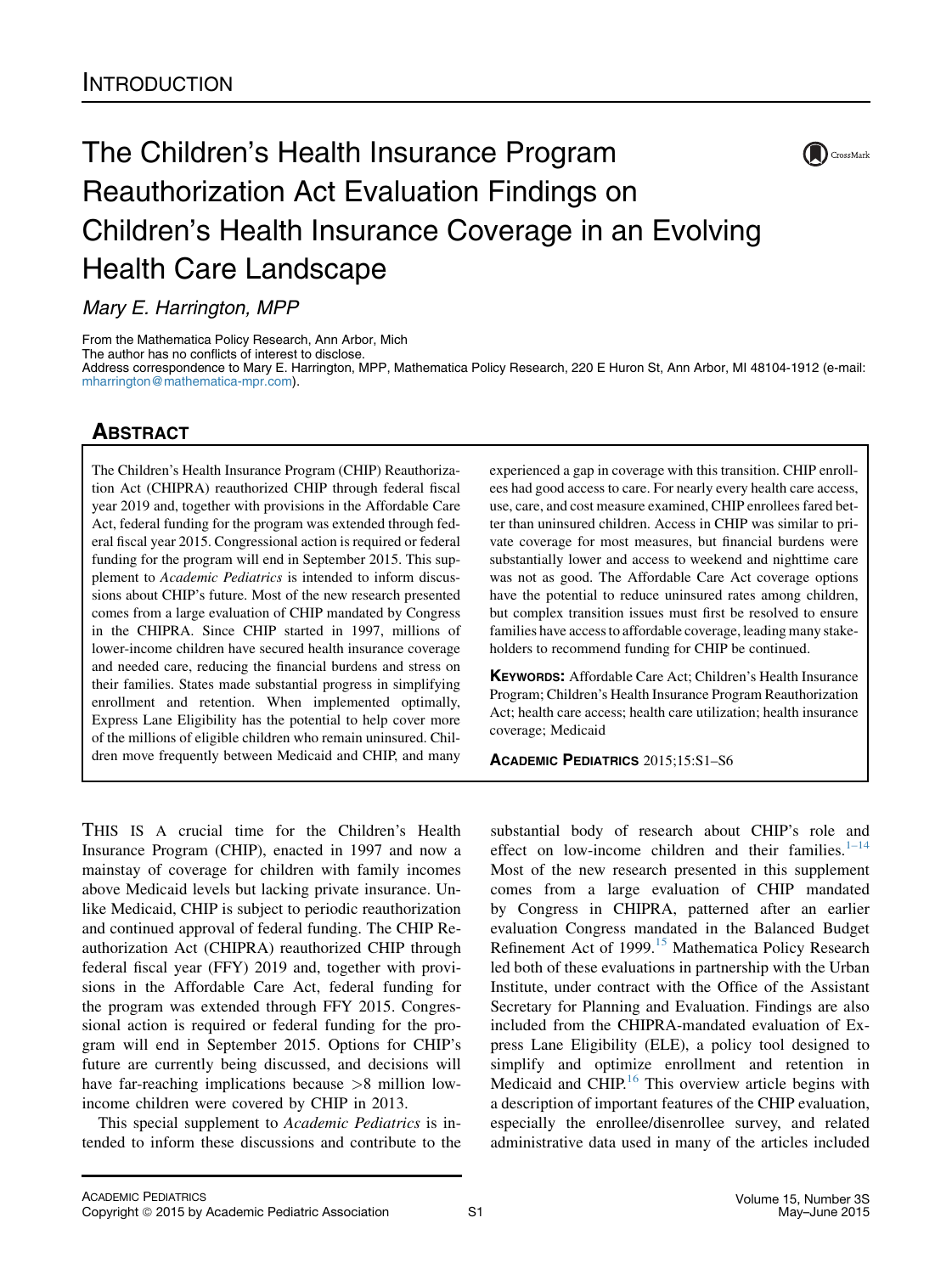in this supplemental issue of Academic Pediatrics. It then highlights findings in 3 thematic areas: program design and implementation experiences; health insurance coverage; and health care access, use, and content of care.

### CHIPRA EVALUATION OF CHIP

The CHIPRA evaluation of CHIP addressed questions about the design and evolution of CHIP programs; coverage and participation rates; previous coverage experiences of new enrollees and their access to private coverage; enrollment and retention trends and coverage experiences after leaving CHIP; family perceptions of CHIP and their experiences applying, enrolling, and renewing coverage; and access, service use, and family well-being. The evaluation drew on the following major data sources: a large household survey of CHIP enrollees and disenrollees in 10 states, fielded largely in 2012 (a complementary survey of Medicaid enrollees and disenrollees was administered in 3 of the 10 states); case studies with site visits and focus groups in the same 10 states, also conducted in 2012; state Medicaid and CHIP enrollment data from the 10 study states for the 2007 to 2012 time period; a survey of state CHIP program administrators in nearly every state, in early 2013; and data from several national surveys (National Survey of Children's Health, Current Population Survey, and the American Community Survey).<sup>1</sup>

Congress specified that the evaluation select 10 states that represent varied geographic areas and urban/rural populations, diverse program designs, and a large proportion of the low-income, uninsured children in the United States.<sup>[18](#page-5-0)</sup> Together, the selected states (Alabama, California, Florida, Louisiana, Michigan, New York, Ohio, Texas, Utah, and Virginia) cover the 4 census regions, reflect diverse CHIP program designs, and when the survey was conducted in 2012, represented 57% of children enrolled in CHIP.<sup>[19](#page-5-0)</sup> The survey of CHIP enrollees and disenrollees used state eligibility and enrollment files to construct the sample frame and randomly select children  $(\leq 18$  years of age) in each state in 3 strata based on status at the time of sampling: 1) established enrollees, enrolled in CHIP for 12 or more consecutive months, 2) recent enrollees, enrolled in CHIP for 3 consecutive months, preceded by a gap in public coverage of at least 2 months, and 3) recent disenrollees, disenrolled from the program for 2 months, and enrolled for at least 3 months before disenrollment. The final survey data included responses from parents of 5518 established enrollees, 4142 recent enrollees, and 2537 disenrollees. The overall survey response rate was 51% for established enrollees, 46% for recent enrollees, and 43% for recent disenrollees. Additional details on the survey, including the questionnaire, are available elsewhere.<sup>[20](#page-5-0)</sup> The study was reviewed and approved by the New England Institutional Review Board (NEIRB #12-200).

The analysis of access, service use, and family well-being used a comparison group design. The experiences of established CHIP enrollees who had been in the program for at least 1 year were compared with the pre-enrollment experiences of 2 subgroups of recent enrollees. Recent enrollees

who were uninsured for 5 to 12 months before enrollment were used to compare CHIP with being uninsured, and recent enrollees who were privately insured for 12 months before enrollment were used to compare CHIP with private coverage. Established enrollees were asked about their experiences during their past 12 months of enrollment, and recent enrollees were asked about their experiences during the 12 months before their enrollment in CHIP.

Characteristics of the 3 survey groups are shown in the [Table](#page-2-0). Approximately half of the children in each group were Hispanic, reflecting the large Hispanic populations in several large sample states. Most enrollees had household incomes <150% of the federal poverty level and at least 1 working parent. Most enrollees were healthy, but more than one-fourth had at least 1 special health care need and 7% of enrollees had fair or poor parent-reported overall health.

#### RESULTS

#### PROGRAM DESIGN AND IMPLEMENTATION EXPERIENCES

In legislation that enacted CHIP in 1997, Congress gave states more control over the CHIP program design compared with Medicaid so that they could experiment with providing coverage that more closely resembles options available in private insurance markets. States can 1) expand their existing Medicaid program (this is called a Medicaid expansion CHIP program), 2) create a separate CHIP program, or 3) blend the 2 approaches to create a combination program. Although many states initially implemented a Medicaid expansion CHIP program, in part because that approach could be implemented quickly, over time more states began administering separate CHIP and combination programs, which offer greater flexibility in program design. States quickly implemented CHIP and enrollment tripled in the first 3 program years, from approx-imately 1.0 million in 1998 to 3.3 million in FFY 2000.<sup>[2,6](#page-5-0)</sup>

As reported by Hill and colleagues, $21$  in recent years CHIP continued to grow and adapt to changing circumstances, expanded eligibility and outreach efforts, further streamlined enrollment and renewal procedures, and made new investments in quality measurement and care improvements for children. CHIP enrollment increased by approximately 20% from 2006 to 2012 as many states expanded children's coverage by increased upper income eligibility limits or coverage of new groups made eligible by CHIPRA. States continued to focus on simplification of the rules and procedures for enrollment and renewal, and CHIPRA's outreach grants played an important role in support and supplementation of state outreach efforts. CHIPRA's mandatory requirements for comprehensive dental benefits coverage and mental health parity along with federal Maintenance of Effort rules might have protected CHIP when state budget shortfalls during the economic downturn could have led to program cuts.

ELE, a new policy option permitted by CHIPRA, lets state Medicaid and/or CHIP programs use eligibility findings from another program to qualify children at the time of either initial enrollment or renewal. As reported in the article by Hoag, ELE processes have the potential to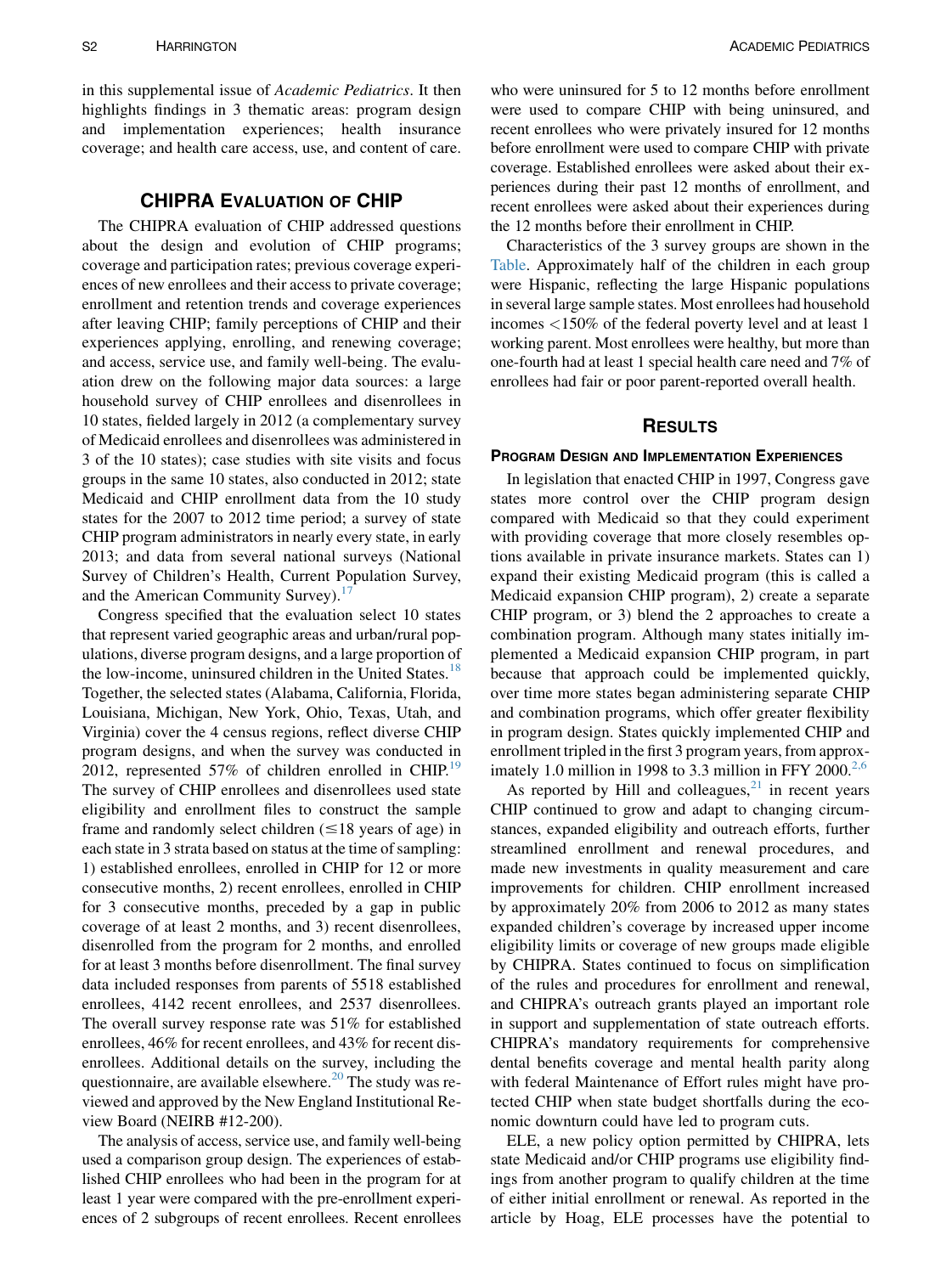#### <span id="page-2-0"></span>Table. Characteristics of CHIP Enrollees and Disenrollees in 10 States, 2012

| Characteristics                                       | <b>Weighted Percentage</b> |                              |                     |
|-------------------------------------------------------|----------------------------|------------------------------|---------------------|
|                                                       | <b>Recent Enrollees</b>    | <b>Established Enrollees</b> | <b>Disenrollees</b> |
| Child characteristics                                 |                            |                              |                     |
| Age in years                                          |                            |                              |                     |
| $0 - 5$                                               | 23                         | 15                           | 15                  |
| $6 - 12$                                              | 43                         | 43                           | 34                  |
| $\geq 13$                                             | 33                         | 43                           | 51                  |
| Race/ethnicity/language                               |                            |                              |                     |
| Hispanic, primary language English                    | 27                         | 21                           | 24                  |
| Hispanic, primary language Spanish                    | 22                         | 32                           | 27                  |
| Non-Hispanic white                                    | 30                         | 26                           | 26                  |
| Non-Hispanic black                                    | 12                         | 10                           | 13                  |
| Other                                                 | 8                          | 8                            | $\overline{7}$      |
| Health and functional status                          |                            |                              |                     |
| Overall physical health is fair/poor                  | 6                          | 7                            | 8                   |
| Overall mental health is fair/poor                    | 5                          | 5                            | 6                   |
| Has special health care need                          | 23                         | 26                           | 24                  |
| Household and parent characteristics                  |                            |                              |                     |
| One or both parent not US citizen                     | 30                         | 28                           | 34                  |
| Family structure                                      |                            |                              |                     |
| Two parents                                           | 58                         | 62                           | 53                  |
| One parent                                            | 32                         | 29                           | 35                  |
| One parent and step-parent/other guardian             | 8                          | 8                            | 11                  |
| Other                                                 | $\overline{2}$             | $\mathbf{1}$                 | $\mathbf{1}$        |
| More than 3 children in household                     | 16                         | 13                           | 15                  |
| <b>Employment status</b>                              |                            |                              |                     |
| One parent, employed                                  | 30                         | 27                           | 41                  |
| Two parents, 1 employed                               | 32                         | 30                           | 17                  |
| Two parents, both employed                            | 25                         | 25                           | 20                  |
| Highest education level of parent/guardian            |                            |                              |                     |
| Less than high school                                 | 17                         | 22                           | 21                  |
| High school or equivalent                             | 27                         | 28                           | 28                  |
| Some college, trade school, or other higher education | 56                         | 45                           | 47                  |
| Household income by federal poverty level             |                            |                              |                     |
| <150% Federal poverty level                           | 66                         | 60                           | 54                  |
| 150-199% Federal poverty level                        | 17                         | 19                           | 18                  |
| $\geq$ 200% Federal poverty level                     | 11                         | 8                            | 16                  |
| Sample Size*                                          | 4142                       | 5518                         | 2537                |

\*The sample sizes reported are for the total numbers in each group; sample sizes for some characteristics were lower because of nonresponse to individual questions.

Source: 2012 CHIPRA Mandated Survey of CHIP and Medicaid Enrollees and Disenrollees.

identify large numbers of eligible individuals and reduce the effort involved in getting them and keeping them enrolled in Medicaid or CHIP. $^{22}$  $^{22}$  $^{22}$  The evaluation of ELE explored how states were using ELE and how it influenced Medicaid and CHIP enrollment, retention, and program costs. Automatic approaches that integrate data across programs were found to work best, but few states had adopted this type of approach, in part because Congress has not yet made ELE a permanent policy option. Automatic ELE processes, which enable states to use eligibility findings from partner agencies to automatically enroll or renew children, serve the most children and generate, on average, \$1 million annually in administrative savings. Given the size of renewal caseloads and the recurring nature of renewal, using ELE for renewals holds substantial promise for administrative cost savings and keeping children covered.

#### HEALTH INSURANCE COVERAGE FOR LOW-INCOME **CHILDREN**

The CHIP evaluation found continued impressive decreases in uninsured rates after CHIP's enactment.<sup>[15](#page-5-0)</sup>

Uninsurance among children overall decreased from 15% when CHIP was enacted in 1997 to 9% in 2012. The decline for CHIP's target population of lowincome children was even greater, decreasing from 25% to 13% over the 15-year period. Coverage gains for low-income children were not matched by similar gains for low-income adults, pointing to the importance of public coverage in driving the decline in uninsurance among children. Uninsured rates fell for children in all groups defined according to race/ethnicity and language but the decline was greatest among Hispanic children, falling from 34% to 17%, and the coverage disparity between non-Hispanic white and Hispanic children narrowed from 13 percentage points in 1997 to 5 percentage points in 2012.

Kenney et al $^{23}$  $^{23}$  $^{23}$  document impressive rates of participation in Medicaid and CHIP among eligible children, with rates increasing even as the base number of eligible children has grown. Nationwide, Medicaid and CHIP participation rates among children increased from 82% in 2008 to 88% in 2012, and were >90% in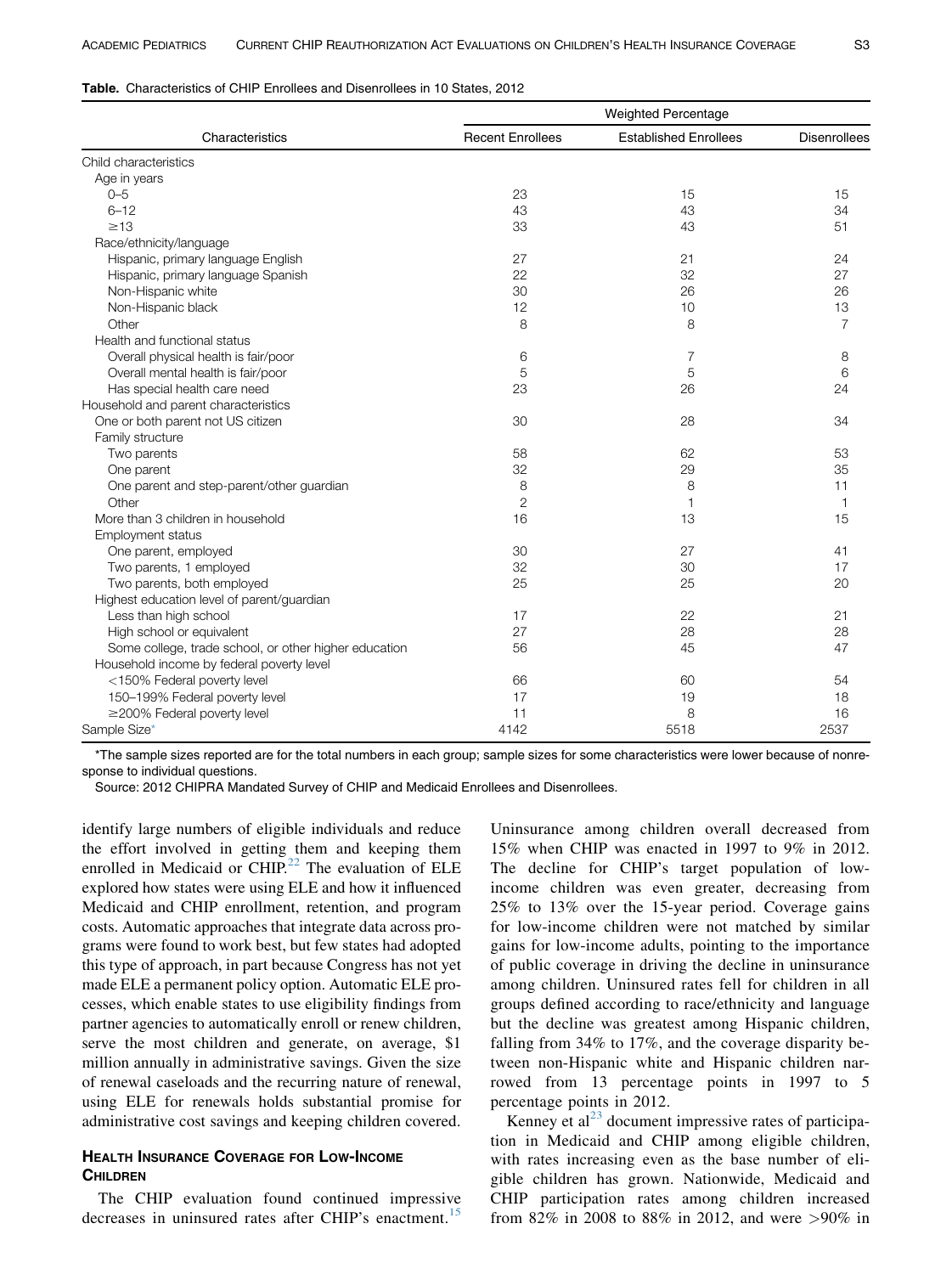21 states in 2012. Still, the authors estimate that more than two-thirds of the remaining 3.7 million uninsured children are eligible for Medicaid or CHIP. Based on 2011/2012 data from the National Survey of Children's Health, they report that interest in enrolling uninsured children in Medicaid or CHIP is high  $(>\!\!>90\%$  of parents said they would enroll their child), but that many families had knowledge gaps and perceived that enrolling would be difficult.

Findings reported by Trenholm et  $al^{24}$  $al^{24}$  $al^{24}$  provide evidence that state efforts to simplify enrollment and retention systems and procedures have been successful. Most recent CHIP enrollees reported positive impressions of the application process; 89% found the process very or somewhat easy and 90% of those who received assistance found it very helpful. Families had similarly favorable impressions of the renewal process, including those who had been recently disenrolled. Most children who left CHIP did so because they were no longer eligible rather than because they had some problem with the program or renewal process. Survey and Medicaid and CHIP enrollment data were used to document the coverage situation of disenrollees. After leaving CHIP, children were far more likely to gain Medicaid coverage (49%) than private insurance (18%), and a sizeable percentage became uninsured (32%). The likelihood of becoming uninsured was especially high among 18 and 19-year-olds (62%), who become ineligible for CHIP because of their age.

In their article, McMorrow and colleagues<sup>[25](#page-5-0)</sup> examine the extent to which children enrolled in CHIP have access to private insurance and thus considers the potential for substitution of public for private coverage. They found that only 13% of new enrollees had any private coverage in the 12 months before enrolling in CHIP and most were found to have lost that coverage because of a parental job loss. Approximately 40% of established CHIP enrollees had a parent with an employersponsored insurance (ESI) policy, but only half reported that the policy could cover the child. Furthermore, affordability was a serious concern for parents even when they had potential access to ESI. The authors conclude that access to affordable private coverage for CHIP enrollees was relatively limited, making it possible that many children could remain uninsured in the absence of CHIP.

Orzol and colleagues<sup>[26](#page-5-0)</sup> document how common it is for children to move between Medicaid and CHIP, and how often this results in a break in coverage. Although most children remained enrolled in Medicaid or CHIP through the annual renewal period, there is room for improvement in reducing the percentage of children who cycle off and back on to Medicaid and CHIP, and in reducing gaps in coverage associated with moving between Medicaid and separate CHIP programs. Children typically move between programs because their income or other family circumstances change, which occurs frequently for lower-income families. Breaks in coverage happened for as many as 40% of

children who moved between Medicaid and separate CHIP programs, and a sizable portion of children moved out of and then back into the same program after a short period of time (20% of exits from Medicaid were enrolled in the program again 7 months later, and 10% for CHIP).

## HEALTH CARE ACCESS, USE, AND CONTENT OF CARE FOR LOW-INCOME CHILDREN

Coverage alone does not guarantee that a child will get the care they need and that the content of care received aligns with recommended standards. When services are not available, affordable, and/or acceptable to the patient or family, unmet health care needs and delays in the diagnosis and treatment of health care problems can arise. A trio of articles by Smith et  $al^{27}$  and Clemans-Cope et al<sup>28,29</sup> report findings on access to care in CHIP and how it compares with access for children who are uninsured and those with private insurance. Overall, they found that CHIP enrollees experienced good access to providers; nearly all had seen a medical and dental provider within the past year, and parents of CHIP enrollees reported being very confident that their child is able to get needed health care. Parents of CHIP enrollees reported positive care experiences with their child's providers at high rates on most aspects of patient-centered care. Most parents reported they had no problem getting referrals when needed (74%) and had received effective care coordination across a number of care coordination elements (68%). A relatively high proportion of CHIP enrollees' parents also reported having family-centered care interactions with their child's provider across the 6 dimensions of this care component. However, only 47% of CHIP enrollees' parents reported positive care experiences on all 6 of these dimensions of family-centered care.

There is room for additional improvement in some areas. Access to after-hours and weekend medical care continues to be relatively limited under CHIP, and many children do not receive recommended preventive health care services on a regular basis (including flu vaccinations, some health-related screenings, and anticipatory guidance), despite high rates of annual preventive care visits. Similar gaps in care were also found among children with private coverage, which suggests that there are broader issues with systems of care that serve children. Regarding oral health, 12% of CHIP enrollees had an unmet need for dental care reported by a parent, and a substantial share (68%) did not get follow-up dental treatment when it was recommended by a dentist.

Compared with being uninsured, the experiences of children enrolled in CHIP were more positive in nearly all areas examined. The parents of children enrolled in CHIP reported substantially more confidence in their ability to get needed health care for their children, their children were more likely to have received a range of health services, and they reported fewer financial burdens associated with the child's health care. The largest positive differences were found for having a usual source of dental care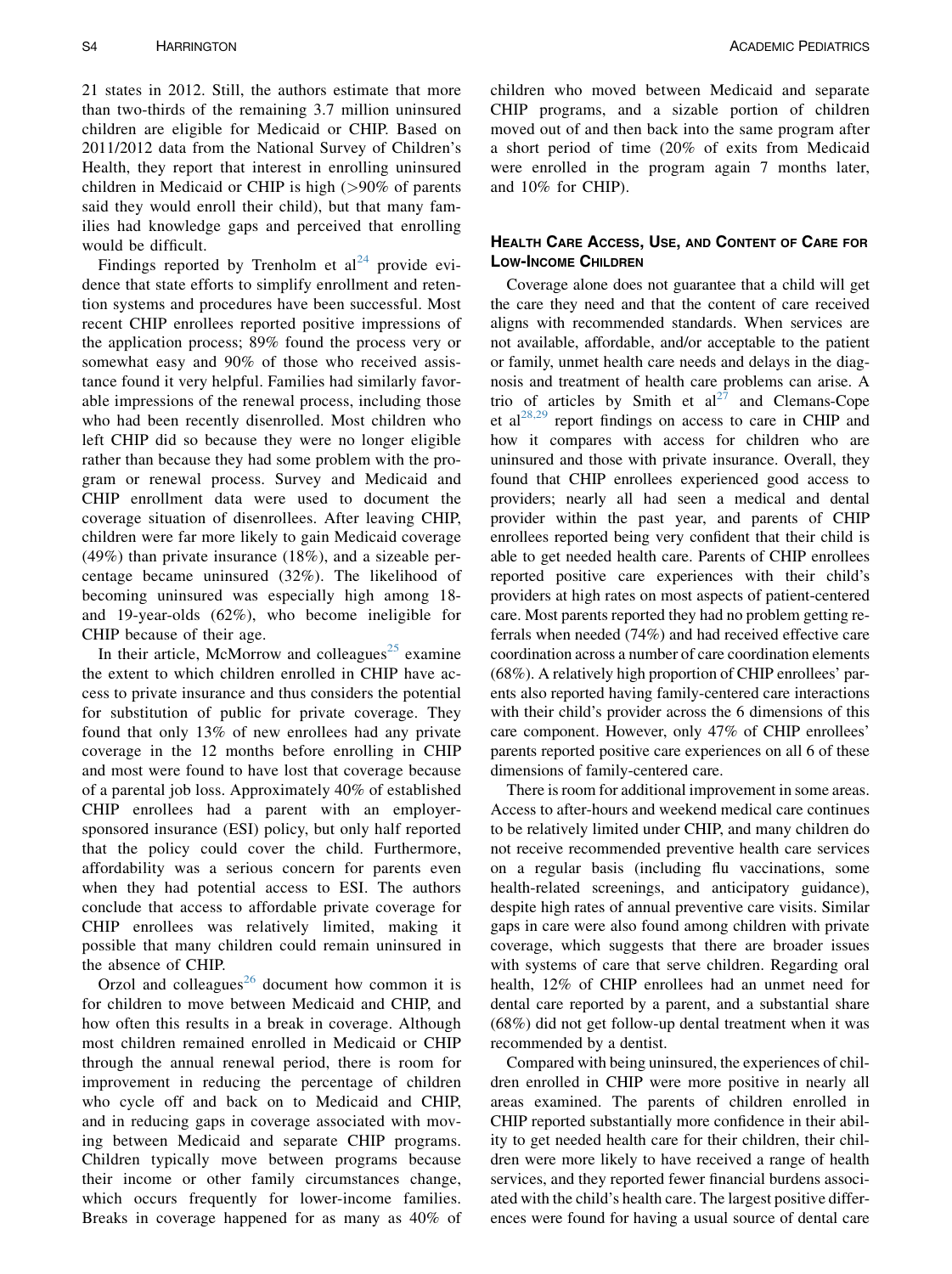and a dental checkup or cleaning, lower stress and greater confidence about meeting the child's health care needs, obtaining referrals for medical care when needed, receipt of preventive care or a well-child checkup, and fewer problems paying medical bills for the child's care. Rates of use for emergency department care and hospital stays were comparable among children enrolled in CHIP and uninsured children, and children in CHIP were just as likely as uninsured children to have had a dental procedure after a dentist recommended dental follow-up care.

Compared with private coverage, access and service use for CHIP enrollees was comparable for many measures and not as good for some. CHIP enrollees were more likely than children with private coverage to have dental benefits and a regular source of dental care and to have their medical care coordinated effectively. The parents of children enrolled in CHIP also reported having had substantially less trouble paying their child's medical bills and much lower out-of-pocket spending levels. The greater financial protection provided by CHIP coverage likely contributed to findings that parents of CHIP enrollees reported being more confident about meeting their children's health care needs and feeling less stress about doing so than parents of children with private insurance. CHIP enrollees were less likely than children with private insurance to have a regular source of medical care and access to that source of care at night or on weekends.

For the approximately one-fourth of CHIP enrollees with a special health care need, Zickafoose and colleagues $30$  report that CHIP had significant benefits compared with being uninsured, and also some benefits compared with private insurance. Compared with being uninsured, parents of children with special health care needs who were established CHIP enrollees reported greater access to and use of medical and dental care, less difficulty meeting their child's health care needs, fewer unmet needs, and better dental health status for their child. Compared with having private insurance, parents of children with special health care needs who were established CHIP enrollees reported similar levels of access to and use of medical and dental care and unmet needs, and less difficulty meeting their child's health care needs.

#### **CONCLUSION**

Since CHIP started in 1997, millions of low- and moderate-income children have secured health insurance coverage and needed care, and thus reduced the financial burdens and stress on their families. CHIP programs continued to evolve and innovate under CHIPRA, leading to streamlined enrollment and renewal procedures, expanded eligibility and outreach efforts, and new investments in quality measurement and care improvements for children. States made substantial progress in simplifying enrollment and retention so that eligible children enroll and stay enrolled. When investments in systems changes are made to maximize the benefits of ELE, this policy lever has the potential to help cover more of the millions of eligible children who remain uninsured. Transitions between coverage programs are com-

mon because income and other family circumstances change, especially in lower income families. The evaluation documented how frequently children move between Medicaid and CHIP, and how many children experience a gap in coverage when they make these transitions. It remains to be seen whether state efforts to further strengthen the "no wrong door" approach called for and supported by the Affordable Care Act will reduce gaps in coverage that result when children experience transitions in eligibility for different types of coverage.

CHIP enrollees experienced good access to providers; nearly all had seen a medical and dental provider within the past year, and parents of CHIP enrollees reported being very confident that their child is able to get needed health care. For nearly every health care access, use, care, and cost measure examined, CHIP enrollees fared better than uninsured children. Compared with private coverage, access in CHIP was similar for most measures, but financial burdens were substantially lower with public coverage, and access to weekend and nighttime care was not as good. Parents reported being more confident that they will be able to meet their children's health care needs and feeling less stress about doing so with Medicaid and CHIP coverage as opposed to private insurance. It is important to keep in mind that the evaluation compared CHIP with private insurance options available when the survey was conducted in 2012, before health insurance Marketplaces and other Affordable Care Act reforms were introduced. It will be important to consider the generosity and affordability of CHIP versus Marketplace coverage options available to children in the absence of CHIP. Recent work documented substantially lower levels of financial protection in quali-fied health plans versus CHIP.<sup>[31](#page-5-0)</sup>

Further progress could be made to enroll the nearly 4 million children estimated to be eligible for Medicaid or CHIP and to reduce coverage gaps associated with movements between these programs. Also, 1 in 4 children enrolled in CHIP had some type of unmet need reported by parents, most often for dental services, and although 84% of CHIP enrollees received annual dental checkups, a significant share was not getting recommended follow-up dental treatment and many had oral health problems, according to their parents. Although most CHIP enrollees received annual wellchild checkups, many did not receive key preventive services such as immunizations and health screenings during those visits. Similar gaps in care were also found among children with private coverage, suggesting improvements are needed in systems of care for all children.

CHIP's future is currently being debated, and major coverage-related changes under the Affordable Care Act are continuing to take shape. The Affordable Care Act coverage expansions are expected to improve the health and well-being of parents and other low-income adults, particularly in states that choose to expand Medicaid. Further reductions in uninsurance among children are also possible because of the availability of Marketplace subsidies and health insurance reforms, the individual mandate, and the new outreach, enrollment, and renewal processes that are being implemented. Although new